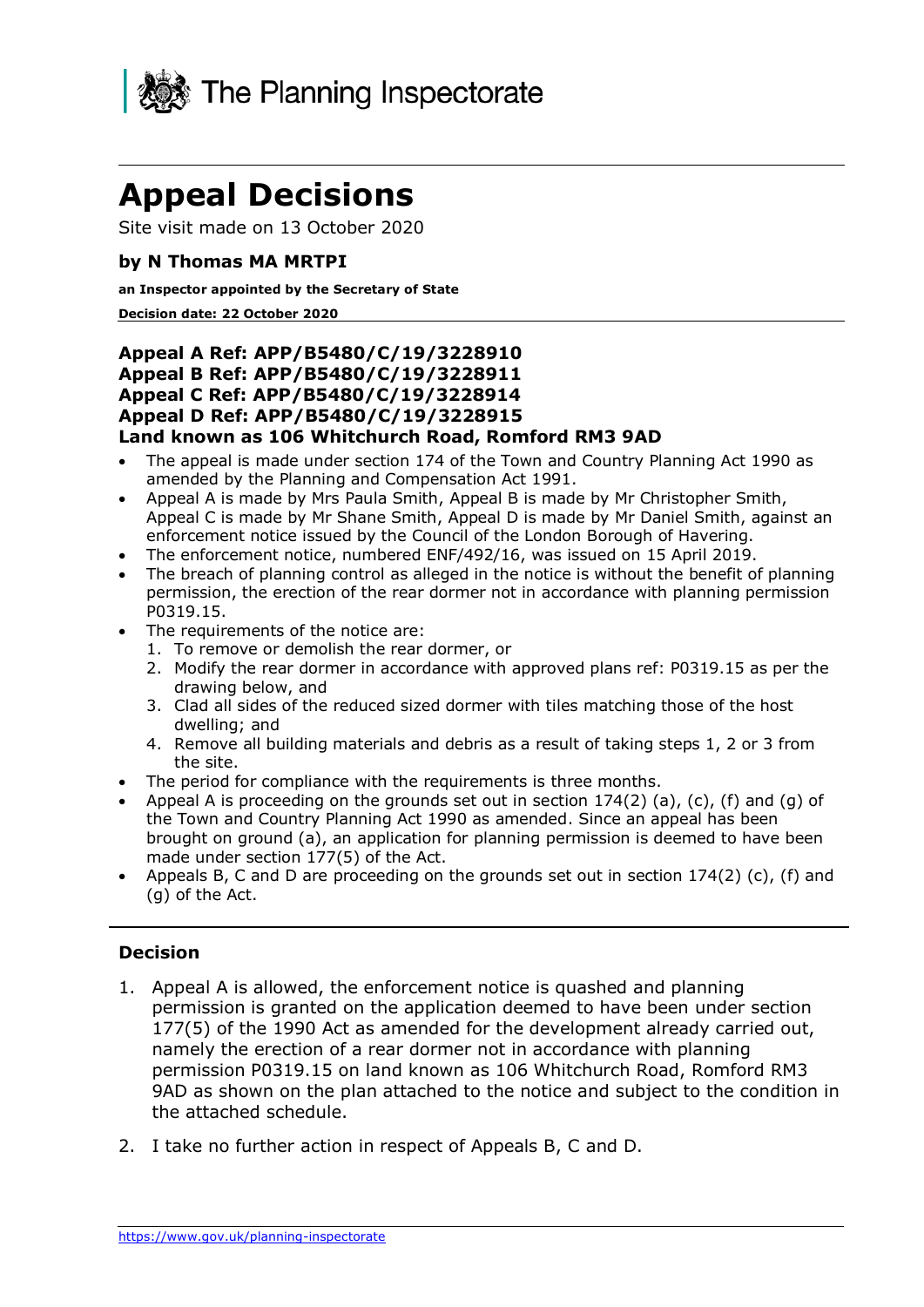## **Preliminary Matter**

 3. The appellants argue that the Council should be estopped from taking enforcement action, as they acted on the advice given by the duty planning officer at pre-application stage, when the Council was aware of the planned extension. However, it is well established by case law that concepts of private law should not be introduced into the public law of planning control, which binds everyone. Public authorities cannot be estopped from performing their statutory duties.

## **Appeals on ground (c)**

- 4. This ground of appeal is that the matters stated in the notice which give rise to the alleged breach of planning control, did not constitute a breach of planning control. The burden of proof is on the appellants, and the standard of proof is the balance of probabilities.
- 5. The house has previously been enlarged to the side. The appellants applied for and were granted planning permission for a rear dormer in the extended part of the dwelling, under reference P0319.15. The dormer window that has been built extends across the entire rear roof slope, set slightly in from the side boundary. It is significantly wider than the dormer window shown on the approved drawings and there is no dispute that the dormer has not been built in accordance with the approved plans.
- 6. The appellants' case is that the dormer complies with the plans that were shown to Council planning officers at pre-application stage, when the appellants were advised that planning permission was only required for a dormer window within the roof of the extended part of the dwelling, and that a dormer window added to the roof of the original house would not need planning permission, under Schedule 2 Part 1 Class B of the GPDO<sup>1</sup>.
- 7. The dormer has been built as a single building operation, rather than as two separate elements. Permitted development rights cannot be claimed for work that is carried out as one development where only part of it complies with the limitations set out within the relevant class of the GPDO. The dormer as built does not benefit from permitted development rights, nor does it accord with permission P0319.15. Therefore, planning permission is required and the appeals on ground (c) fail.

## **Appeal A on ground (a) and the deemed application**

- 8. The ground of appeal is that planning permission should be granted for the breach of planning control stated in the notice. Having regard to the reasons for issuing the notice, the main issue is the effect of the rear dormer on the character and appearance of the site and surrounding area.
- 9. The property is an end of terrace dwelling in a row which fronts onto Whitchurch Road in a predominantly residential area, opposite a parade of shops and other commercial premises. The rest of the terrace is finished in brick and tiled roofs, but No 106 has a brick and render finish to the front, pebble dash to the side, and cladding to the rear. It is set back from the road behind a wide verge, and at a higher land level due to the local topography.

<sup>&</sup>lt;sup>1</sup> Town and Country Planning (General Permitted Development) (England) Order 2015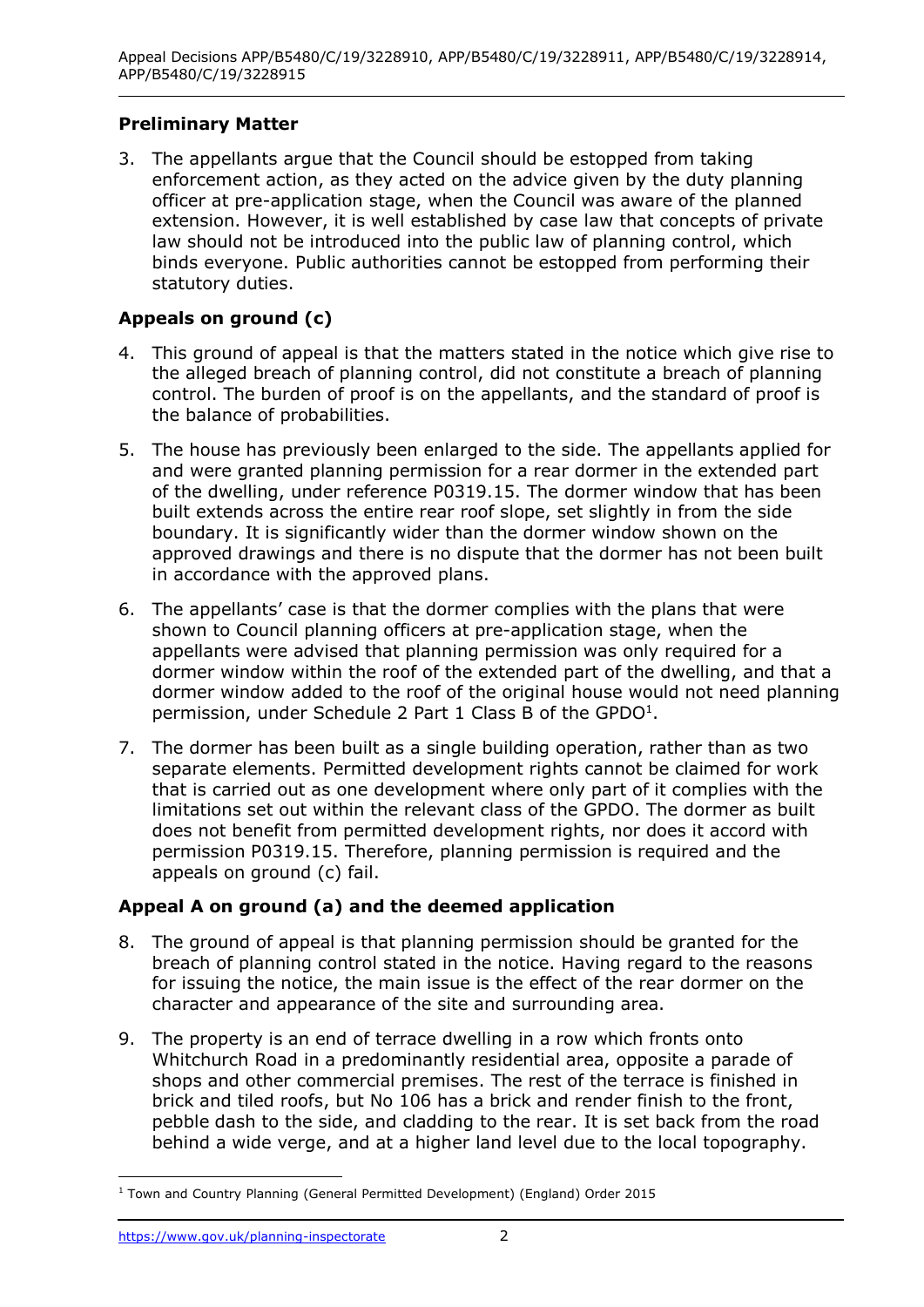- 10. The land continues to rise to the rear of the site. To the rear of No 106 is a terrace of three dwellings in Nuthatch Close which face its rear elevation. They are accessed via a driveway which runs alongside the side elevation of No 106. The rear of the appeal site is also visible from the rear of properties on Woodbridge Lane, located to the rear of the site, backing onto Nuthatch Close.
- 11. The dormer is a large structure which dominates the rear roof slope, with a large flat roof. It is clad in pale coloured textured concrete cladding, which matches cladding on the rear elevation of the house at first floor level. It is not visible from the front of the property, but is prominent in views from the parking area and from dwellings on Nuthatch Close, as well as from properties on Woodbridge Lane. The side of the dormer is also visible in a glimpsed view from the footway on Woodbridge Lane at an oblique angle between dwellings.
- 12. Due to the scale and form of the dormer, and the light colour of the cladding, it is prominent on the rear elevation of the dwelling. I saw however that there are other large dormer windows on the rear elevations of properties in the nearby area, of similar proportions to this one, which are visible from the public realm. Rear dormers of this scale and design are not therefore uncharacteristic of the area. While this dormer is larger than the permitted scheme, its scale and bulk are similar to those on properties in the vicinity of the site.
- 13. However, due to its pale colour, the cladding on the elevations of the dormer is at odds with the appearance of the roof tiles of the adjacent dwellings, which makes it appear incongruous and unduly prominent. In relation to the appeal on ground (f), the appellant has suggested that the colour/materials of the dormer could be agreed. If the cladding were to be painted or otherwise finished in a colour to match more closely the roof of the host dwelling and the neighbouring properties, it would not appear incongruous or detract from the appearance of the wider area. I am satisfied that this could be achieved through an appropriately worded condition, and would overcome the identified harm.
- 14. For the reasons set out above, and subject to a condition requiring the colour of the cladding to be agreed with the Council, I conclude that the development is not harmful to the character and appearance of the site and surrounding area. It therefore is not in conflict with Policy DC61 of the London Borough of Havering Core Strategy and Development Control Policies Development Plan Document 2008 and Policy 7.6 of the London Plan 2016 insofar as they seek to ensure that new development responds to the distinctive local building forms and complement the materials of surrounding buildings. It is also not in conflict with the guidance in the London Borough of Havering Residential Extensions and Alterations Supplementary Planning Document 2011 or the National Planning Policy Framework.

## *Condition*

 15. A condition is necessary to secure the revised finish to the cladding. The purpose of the condition is to require the appellant to comply with a strict timetable for dealing with the provision of a revised finish. The condition is drafted in this form because, unlike an application for planning permission for development yet to commence, in the case of a retrospective grant of permission it is not possible to use a negatively worded condition precedent to secure the subsequent approval and implementation of the outstanding